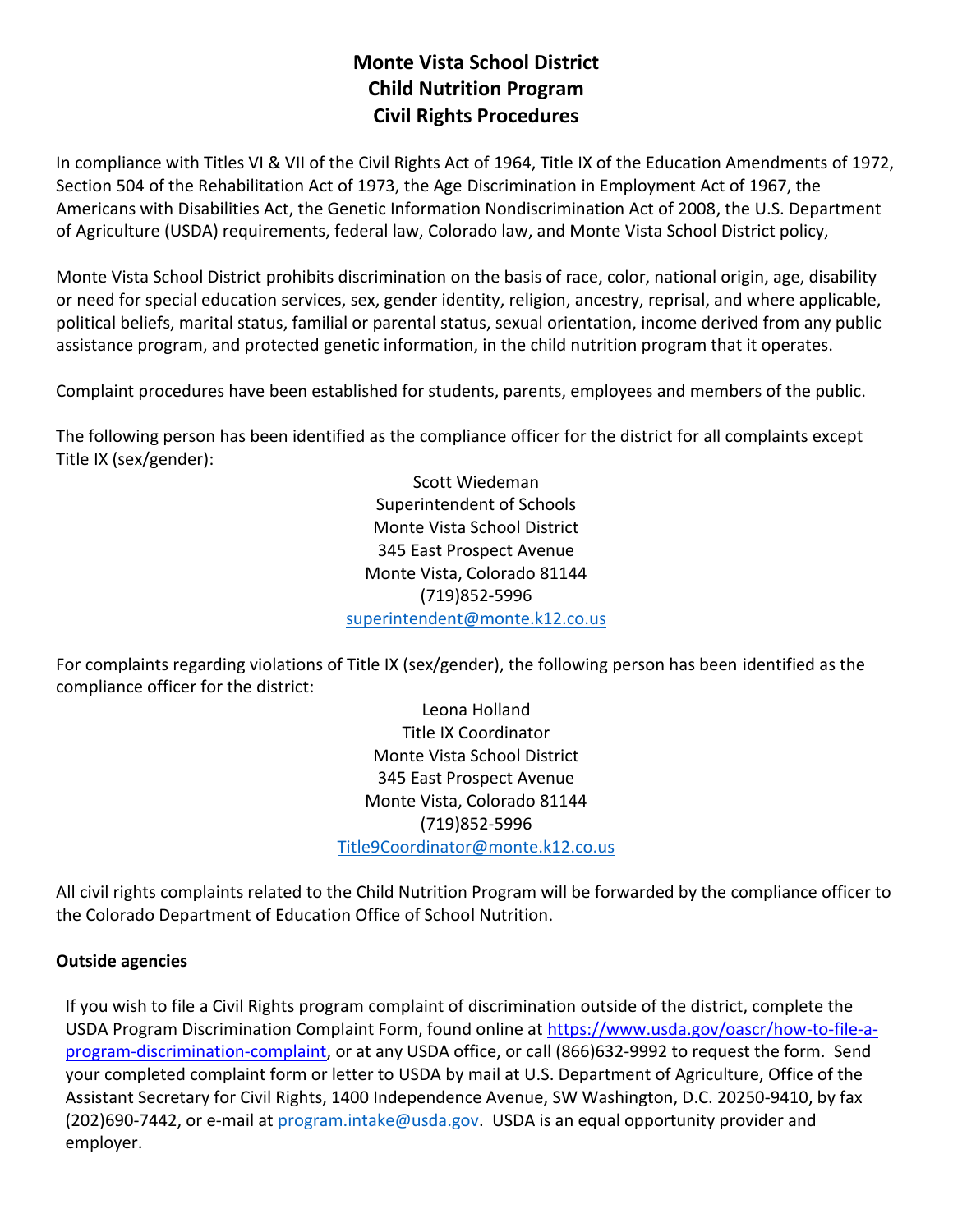# **Monte Vista School District Child Nutrition Program Civil Rights Procedures (Complaint and Compliance Procedure)**

Monte Vista School District is committed to providing a working and learning environment that is free from unlawful discrimination and harassment. The district shall promptly respond to concerns and complaints of unlawful discrimination and/or harassment; take action in response when unlawful discrimination and/or harassment is discovered; impose appropriate sanctions on offenders in a case-by-case manner; and protect the privacy of all those involved in unlawful discrimination and/or harassment complaints as required by state and federal law. When appropriate, the complaint shall be referred to law enforcement for investigation.

The district has adopted the following procedures to promptly and fairly address concerns and complaints about unlawful discrimination and/or harassment. Complaints shall be submitted in writing.

## **Definitions**

- 1. "Compliance officer" means an employee designated by the Board to receive complaints of alleged unlawful discrimination and harassment. The compliance officer shall be identified by name/title, address, telephone number and email address. If the designated individual is not qualified or is unable to act as such, the Board shall designate an administrator who shall serve until a successor is appointed.
- 2. "Aggrieved individual" shall mean a student, the parents or guardians of a student under the age of 18 acting on behalf of a student, an employee of the district, or member of the public who is directly affected by and/or is witness to an alleged violation of Board policies prohibiting unlawful discrimination or harassment.

#### **Compliance officer's duties**

The compliance officer shall be responsible for conducting an investigation and coordinating all complaint procedures and processes for any alleged violation of federal or state statute or Board policy prohibiting unlawful discrimination or harassment. The compliance officer's duties shall include providing notice to students, parents/guardians of students, employees and the general public concerning the compliance process, providing training for district staff regarding the prohibition of discrimination/harassment in all district programs, activities and employment practices, disseminating information concerning the forms and procedures for the filing of complaints, ensuring the prompt investigation of all complaints, coordinating hearing procedures, and identifying and addressing any patterns or systemic problems that arise during the review of complaints. The compliance officer may delegate any or all of the foregoing responsibilities as necessary and/or appropriate under the circumstances.

## **Complaint procedure**

An aggrieved individual is encouraged to promptly report the incident as provided in Board policy. All reports received by teachers, counselors, principals or other district employees shall be promptly forwarded to the compliance officer. If the compliance officer is the individual alleged to have engaged in the prohibited conduct, the complaint shall be forwarded to the Board of Education.

Any aggrieved individual may file with the compliance officer a complaint charging the district, another student or any school employee with unlawful discrimination or harassment. Complaints may be made orally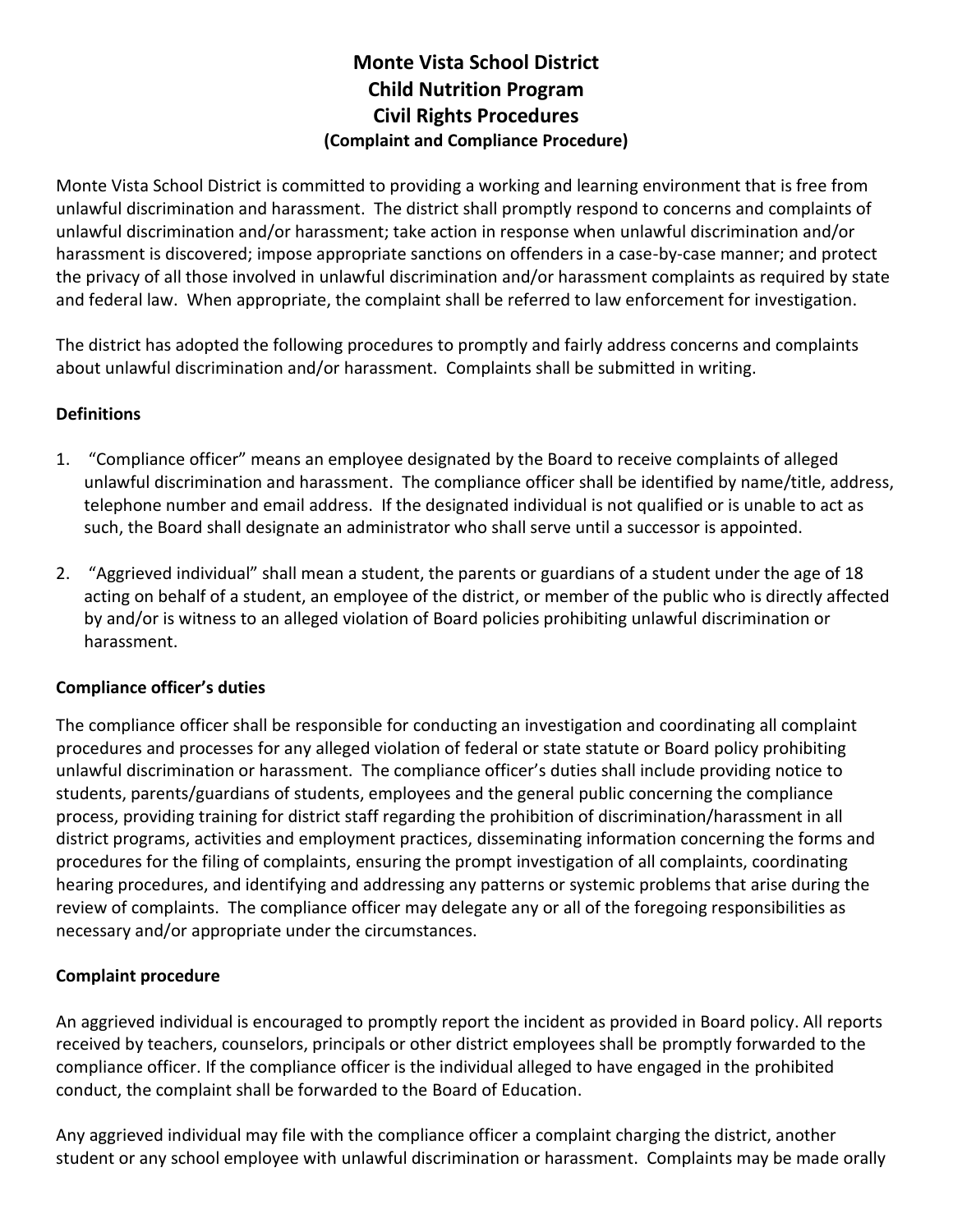or in writing. Persons who wish to file a written complaint shall be encouraged to use the form in Board Policy.

All complaints shall include a detailed description of the alleged events, the dates the alleged events occurred and names of the parties involved, including any witnesses. The complaint shall be made as soon as possible after the incident.

The compliance officer shall confer with the aggrieved individual and/or the alleged victim of the unlawful discrimination or harassment as soon as is reasonably possible, in order to obtain a clear understanding of the basis of the complaint.

Following the initial meeting with the aggrieved individual and/or alleged victim, the compliance officer shall attempt to meet with the individual alleged to have engaged in the prohibited conduct and, if a student, his or her parents/guardians in order to obtain a response to the complaint. Such person(s) shall be informed of all allegations that, in the compliance officer's judgment, are necessary to achieve a full and accurate disclosure of material information or to otherwise resolve the complaint.

At the initial meetings, the compliance officer shall explain the avenues for informal and formal action, provide a description of the complaint process, and explain that both the victim and the individual alleged to have engaged in prohibited conduct have the right to exit the informal process and request a formal resolution of the matter at any time. The compliance officer shall also explain that whether or not the individual files a written complaint or otherwise requests action, the district is required by law to take steps to correct the unlawful discrimination or harassment and to prevent recurring unlawful discrimination, harassment or retaliation against anyone who makes a report or participates in an investigation. The compliance officer shall also explain that any request for confidentiality shall be honored so long as doing so does not preclude the district from responding effectively to prohibited conduct and preventing future prohibited conduct.

## **Informal action**

If the aggrieved individual and/or the individual alleged to have engaged in the prohibited conduct requests that the matter be resolved in an informal manner and/or the compliance officer believes that the matter is suitable to such resolution, the compliance officer may attempt to resolve the matter informally through mediation, counseling or other non-disciplinary means. If both parties feel a resolution has been achieved through the informal process, then no further compliance action must be taken. No party shall be compelled to resolve a complaint of unlawful discrimination or harassment informally and either party may request an end to an informal process at any time. Informal resolution shall not be used to process complaints against a school employee and shall not be used between students where the underlying offense involves sexual assault or other act of violence.

## **Formal action**

If informal resolution is inappropriate, unavailable or unsuccessful, the compliance officer shall promptly investigate the allegations to determine whether and/or to what extent, unlawful discrimination or harassment has occurred. The compliance officer may consider the following types of information in determining whether unlawful discrimination or harassment occurred:

- a. statements by any witness to the alleged incident,
- b. evidence about the relative credibility of the parties involved,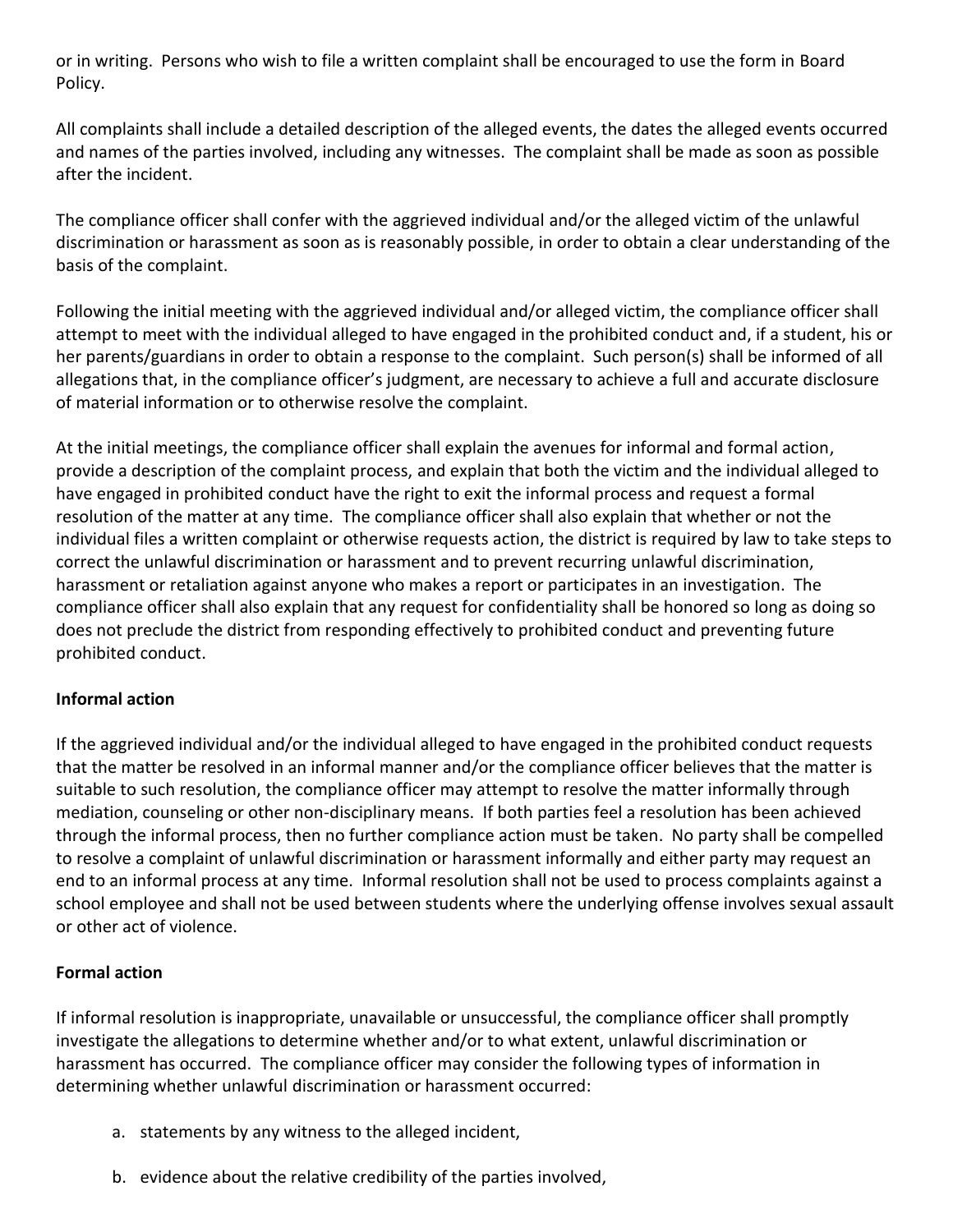- c. evidence relative to whether the individual alleged to have engaged in prohibited conduct has been found to have engaged in prohibited conduct against others,
- d. evidence of the aggrieved individual and/or alleged victim's reaction or change in behavior following the alleged prohibited conduct,
- e. evidence about whether the alleged victim and/or aggrieved individual took action to protest the conduct,
- f. evidence and witness statements or testimony presented by the parties involved,
- g. other contemporaneous evidence, and/or
- h. any other evidence deemed relevant by the compliance officer.

In deciding whether conduct is a violation of law or policy, all relevant circumstances shall be considered by the compliance officer, including:

- a. the degree to which the conduct affected one or more student's education or one or more employee's work environment,
- b. the type, frequency and duration of the conduct,
- c. the identity of and relationship between the individual alleged to have engaged in the prohibited conduct and the aggrieved individual and/or alleged victim,
- d. the number of individuals alleged to have engaged in the prohibited conduct and number of victims of the prohibited conduct,
- e. the age of the individual alleged to have engaged in the prohibited conduct and the aggrieved individual and/or alleged victim,
- f. the size of the school, location of the incident and context in which it occurred,
- g. other incidents at the school.

Within 10 school days, the compliance officer shall prepare a written decision with specific factual findings and sanctions or other remedial action, including as appropriate, recommendations to the Board for disciplinary or other action.

To the extent permitted by federal and state law, all parties, including the parents/guardians of all students involved, shall be notified in writing by the superintendent of the final outcome of the investigation and all steps taken by the district.

## **Hearing procedure**

For allegations under Section 504 and as otherwise required by law, the aggrieved individual may request a hearing. This hearing procedure will not address guilt or innocence or disciplinary consequences which shall instead be governed by the Board's discipline policies and procedures.